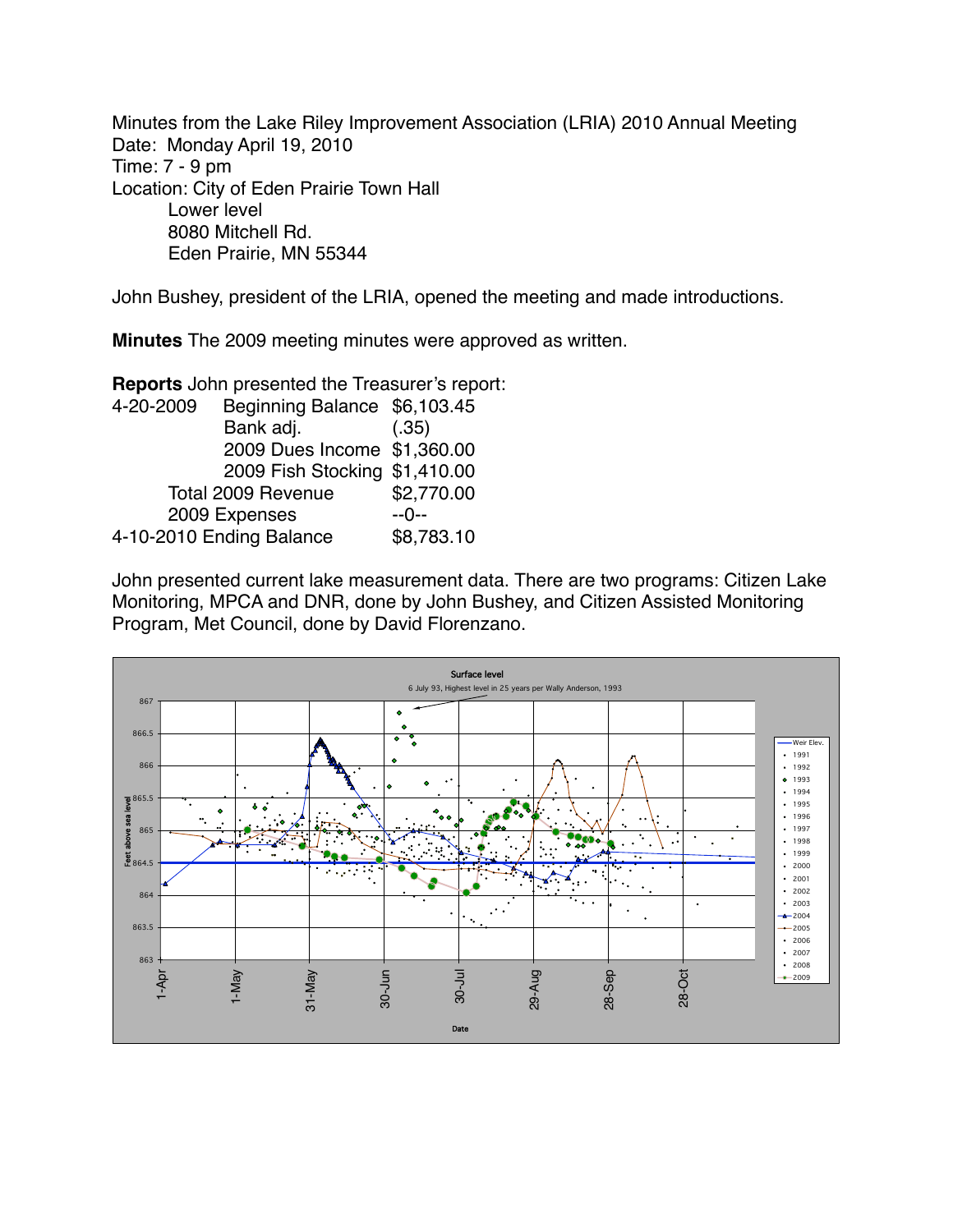

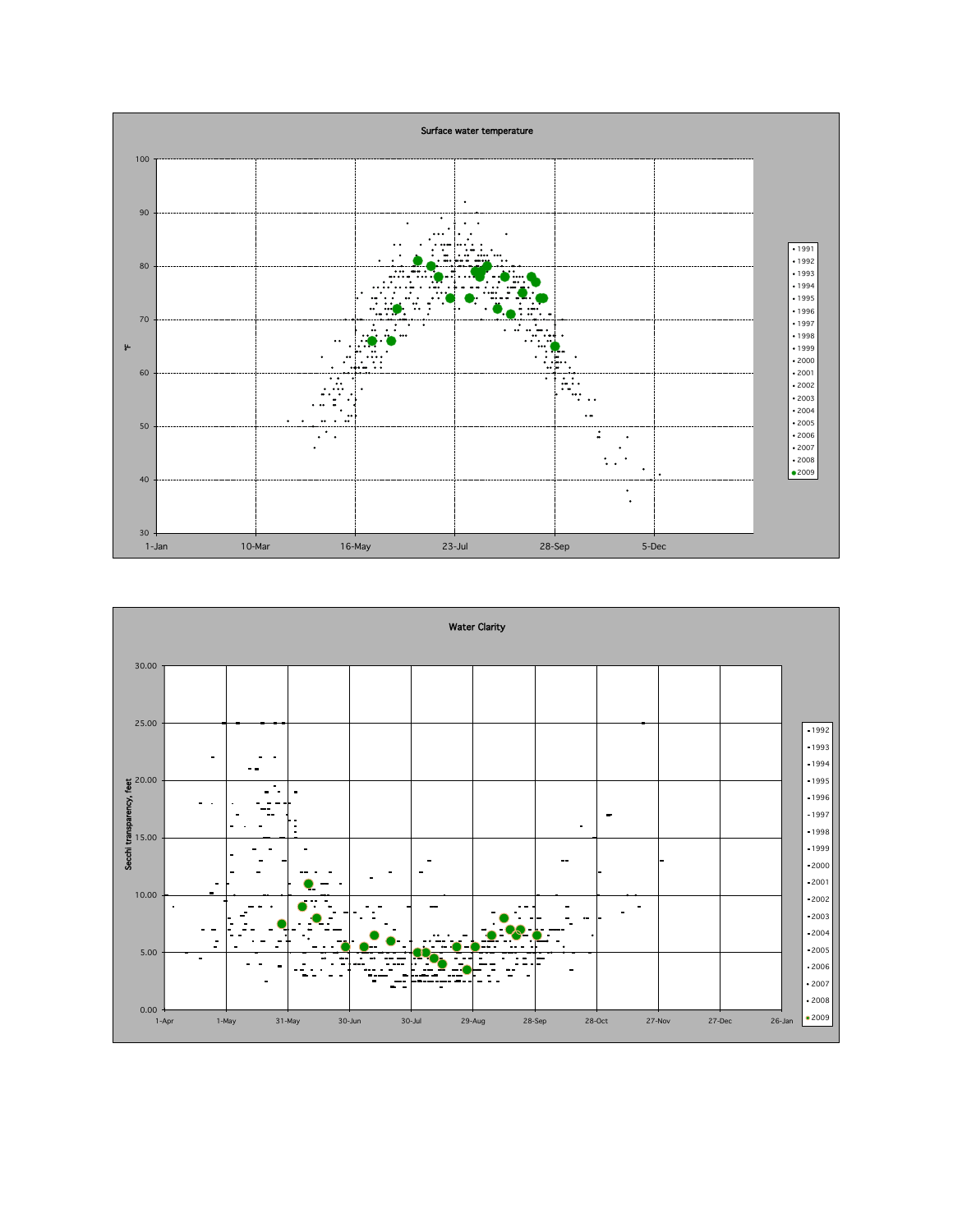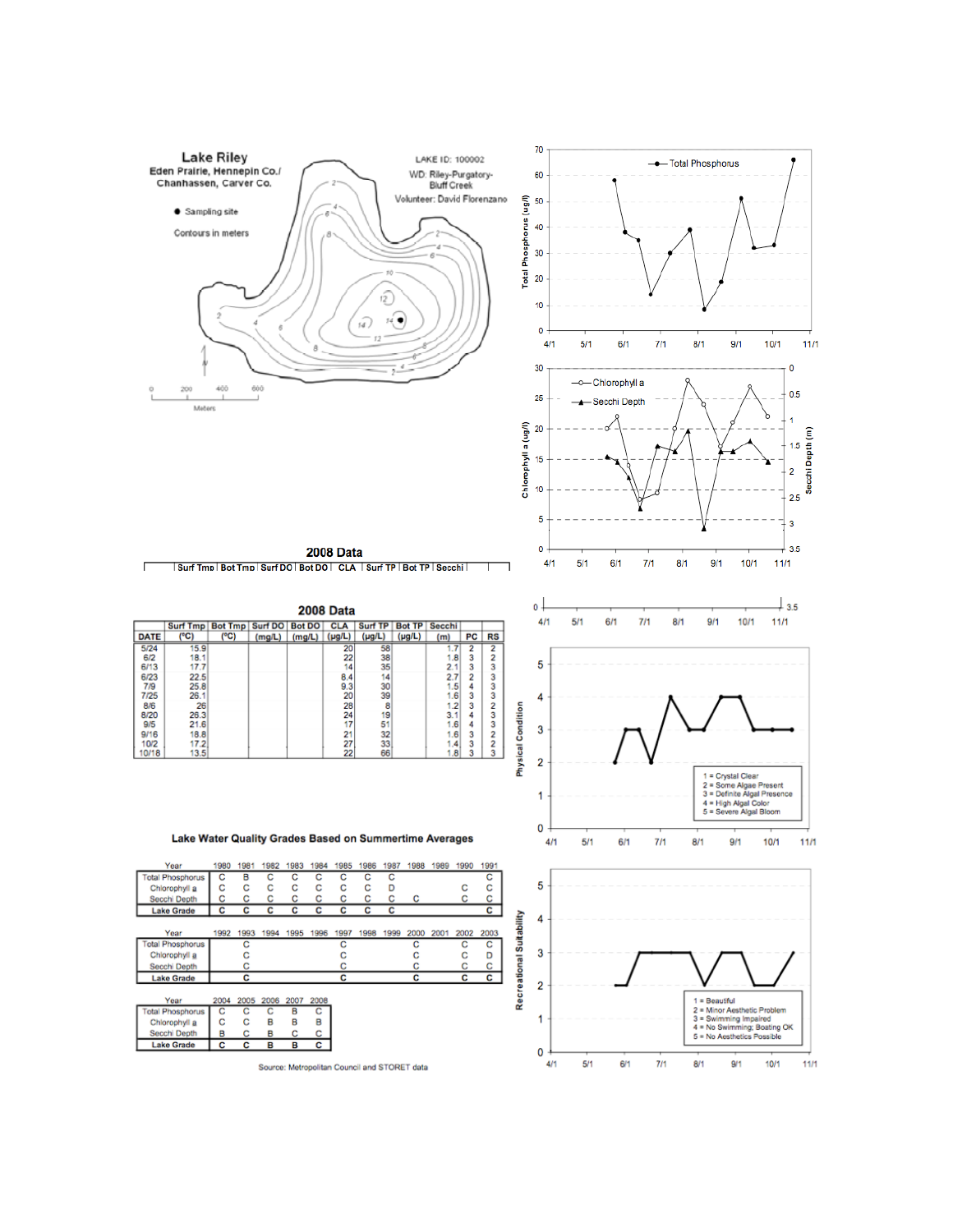While Riley Lake has previously been monitored by Council staff, 2008 marks the sixth year the lake has been monitored through the CAMP. Riley Lake was monitored 12 times in 2008. On each sampling day the lake was monitored for total phosphorus (TP), chlorophyll-a (CLA), total Kjeldahl nitrogen (TKN), and Secchi transparency, as well as the lake's perceived physical condition and recreational suitability. The resulting data are summarized in tables and figures on the following page.

| <b>Parameter</b>   | Mean | Minimum | Maximum           | <b>Grade</b> |
|--------------------|------|---------|-------------------|--------------|
| $TP(\mu g/l)$      | 32.4 | 8.0     | 58.0              |              |
| $CLA$ ( $\mu$ g/l) | 18.4 | 8.4     | 28.0              |              |
| Secchi (m)         | 1.9  | 1.2     | 3.1               |              |
| $TKN$ (mg/l)       | 1.78 | 1.40    | 2.10              |              |
|                    |      |         | <b>Lake Grade</b> |              |

2008 summer (May-September) data summary

The lake received a lake grade of C for 2008, which is consistent with most years of monitoring dating back to 1980. The lake appears to be characterized as a C lake grade. A trend analysis conducted by the MPCA on the lake's Secchi transparency data revealed no statistically significant trend in water clarity (MPCA 2008).



## Lake Grades for the 2008 Monitoring Season

Now that the lake level has been stabilized by the new outlet, it was suggested that the DNR might be able to set a new high water mark.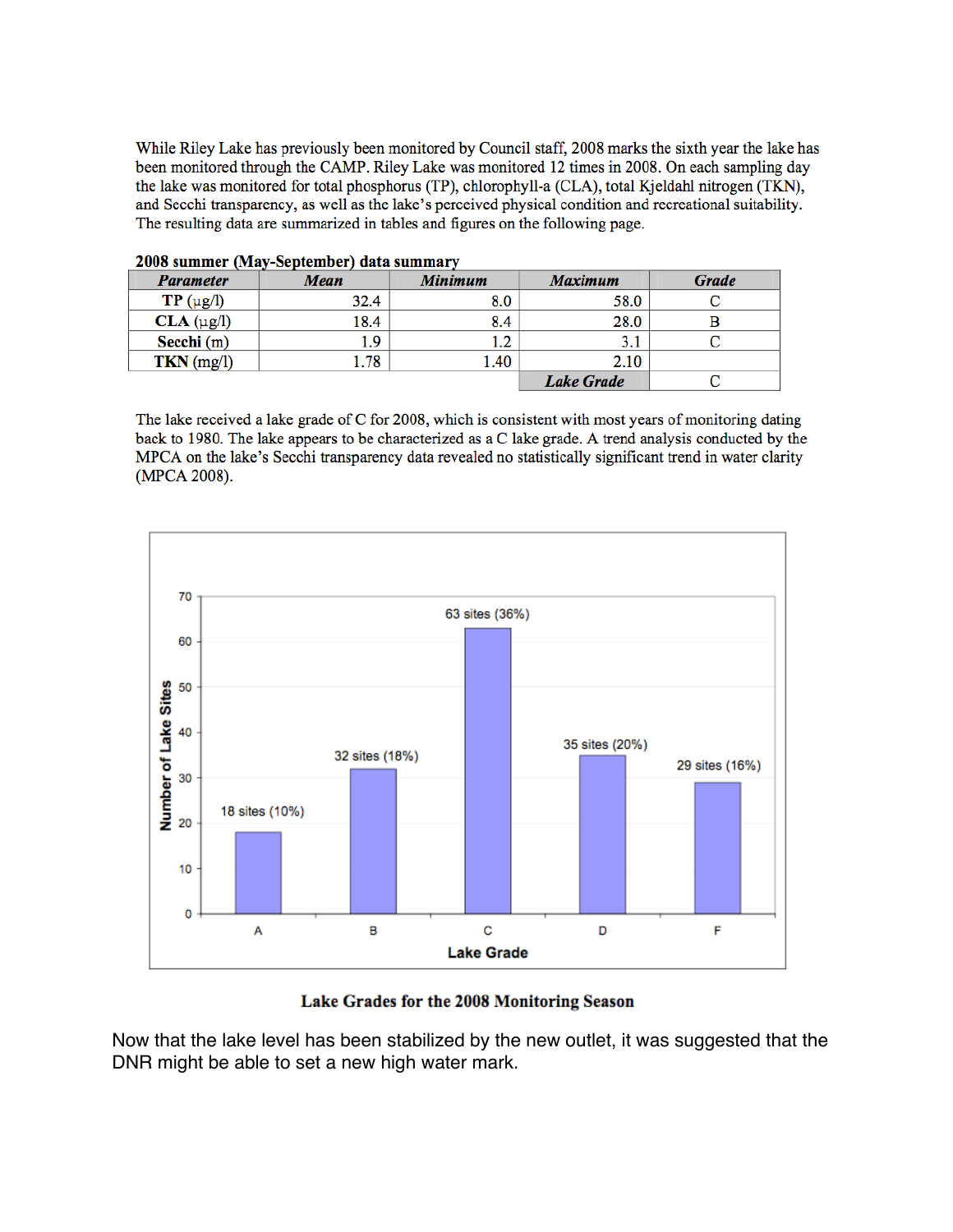**Communications** Anne Florenzano presented the completed LRIA brochure to be used to promote the LRIA to prospective members. She reminded everyone to keep her informed of email address changes.

**Watershed District** Perry Forster, board president, presented an update on Riley Purgatory Bluff Creek Watershed District board activities.

The board is focusing on the following priorities in managing the district's resources:

- Top to bottom addressing problems in each creek watershed from top (source) to bottom
- Issues not addressed by others e.g. studying lake internal nutrient loading
- Fiscal stability getting the best value for the district
- Petition projects responding to municipal petitions e.g. Minnetonka
- Adaptive management adapting if previous plans are not working
- Pilot to full starting with a pilot project to see how it works before moving to big project
- Resource conservation protecting healthy water resources
- Public communication and stakeholder participation e.g. Evenings with the watershed

Summary of 2009

- dredging Round Lake ponds
- continued work on Third Generation plan. Now is being sent out for comment.
- Lotus Lake Outlet Analysis and Volume Control project, an effort to understand why Lotus lake levels bounce as it does after rain events.
- Fish Barrier and Invasive Species Control, coordinated with the U of MN carp study. Monitored the water quality in Lakes Ann, Susan and Riley; began to restore the native plant community in Lake Susan; removed curly leaf pondweed in Lake Lucy.
- Lotus Lake weed surveys. Confirmed a link between hypolimnion oxidation reduction and the release of phosphorous from the lake sediment.
- Core sample analysis to determine the lake trophic state on a decade by decade basis from 1810 to the present.
- Cyanobacteria measuring in Lakes Lotus, Ann, Susan, Mitchell and Riley.
- Weed harvesting (curly leaf pondweed) and bi-weekly monitoring of Mitchell Lake; Solar Bee experiment was not successful
- Carp removal from Lakes Susan and Riley, in concert with the U of MN carp study and will be removing carp from Lake Lucy in 2010.

Future plans include:

- Possibly aerating Lake Lucy in winter of 2010-11 to reduce phosphorous loading. This will prevent winter kill of the fish that eat the carp eggs.
- Possibly aerating Lake Ann in winter of 2010-11 using a deep linear diffuser that will bubble pure oxygen in the deep areas of the lake.
- Further experiments with oxygen in Lake Susan.
- Monitoring Lake Riley water quality for the effects of carp removal last winter; considering ideas for control of curly leaf pond weed and Eurasian milfoil.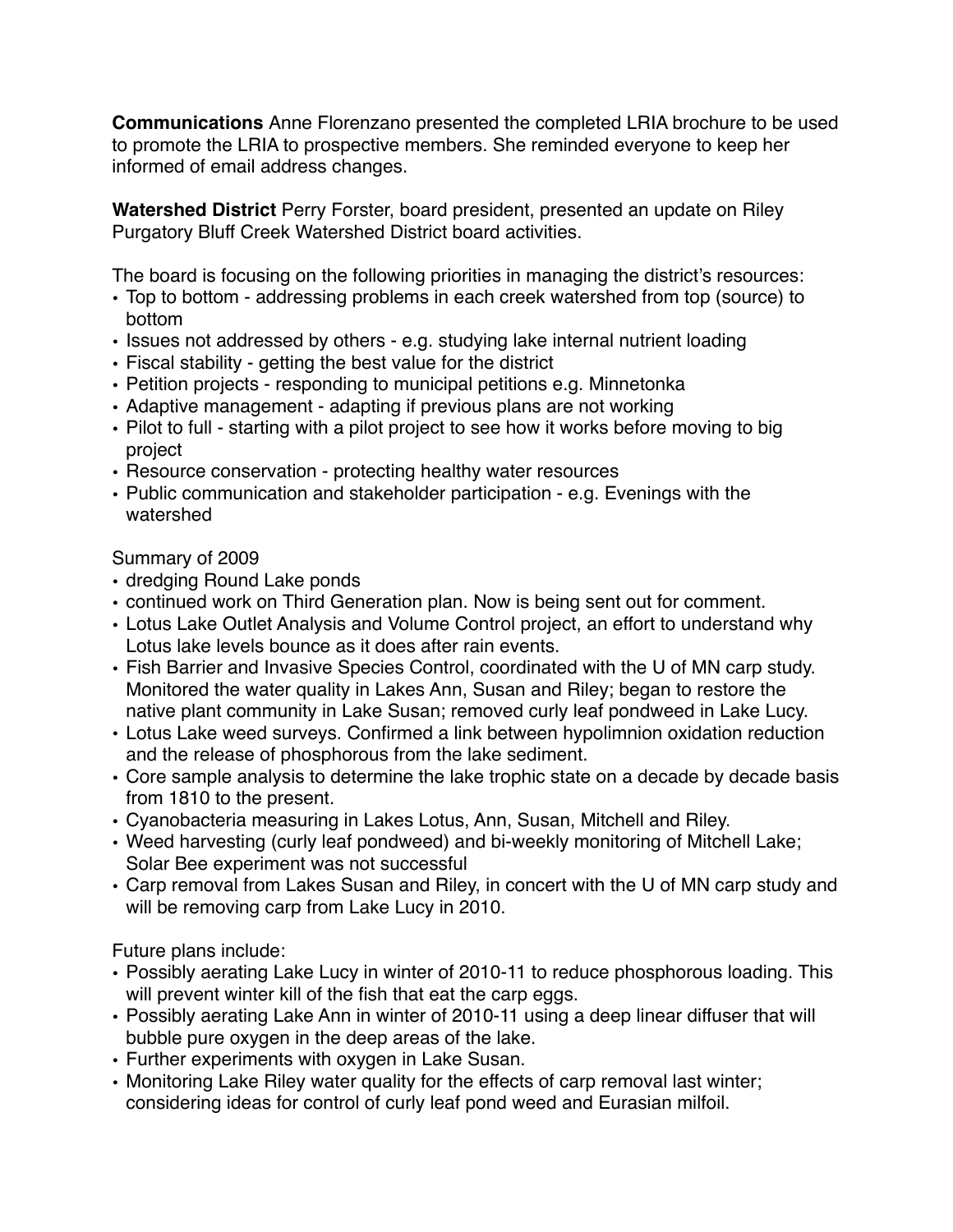**Carp Study** Przemyslaw Bajer presented a comprehensive and interesting update from the U of MN carp study. The following is a summary of some of his main points:

- In winter of 2009, last year, the team removed 2940 carp from Lake Riley. This year the carp removal attempt on 2/16/10 netted 376 carp. The more successful seining on 3/5/10 caught 2303 carp. From this they estimate that the total carp population in 2009 was 6062 (+/- 1250) and roughly 500 carp are left in Lake Riley.
- The carp biomass is now low enough that the carp should not cause damage to the lake. The challenge is to keep the population this low.
- They will monitor the water clarity and changes in vegetation resulting from the carp removal.
- Carp management seems sustainable given 3 things:
	- 1. removing adult carp (tracking winter aggregation & seining)
	- 2. blocking access to shallow lakes for spawning (proper fish barriers; vigilance during rain events)
	- 3. strengthening native fish predators of the carp eggs by preventing winter kill (aerating marshes) and promoting reproduction (allowing them through barriers to shallow lakes)
- The experimental barriers were checked daily from April June 2009, then weekly. With backpack electrofishing they were able to stun the fish for 50 m on both sides of the fence. The fish were counted and measured.
- The experimental barriers seem to be working keeping the carp from moving from Lakes Susan and Riley into Rice Marsh Lake for spawning. It is also keeping the fish from the Minnesota river. Managing carp in Riley will help the lakes upstream, as this is a source for the whole watershed.
- From monitoring the barriers they found that native fish species have similar movement and life cycles, but at slightly different times than the carp. The carp movement closely followed significant rain events.
- The U of MN carp study has applied for more grants, funding their research for several more years.

**Elections** No volunteers stepped forward for position of President; John Bushey will remain.

Pete Lillie volunteered to be Treasurer.

There was discussion about changing the structure of the board, separating the duties of Secretary fromTreasurer. The motion was made and approved to do so. The duties of Secretary will continue to be taken by Anne Florenzano, with Pete Lillie as Treasurer.

The above slate of officers was approved.